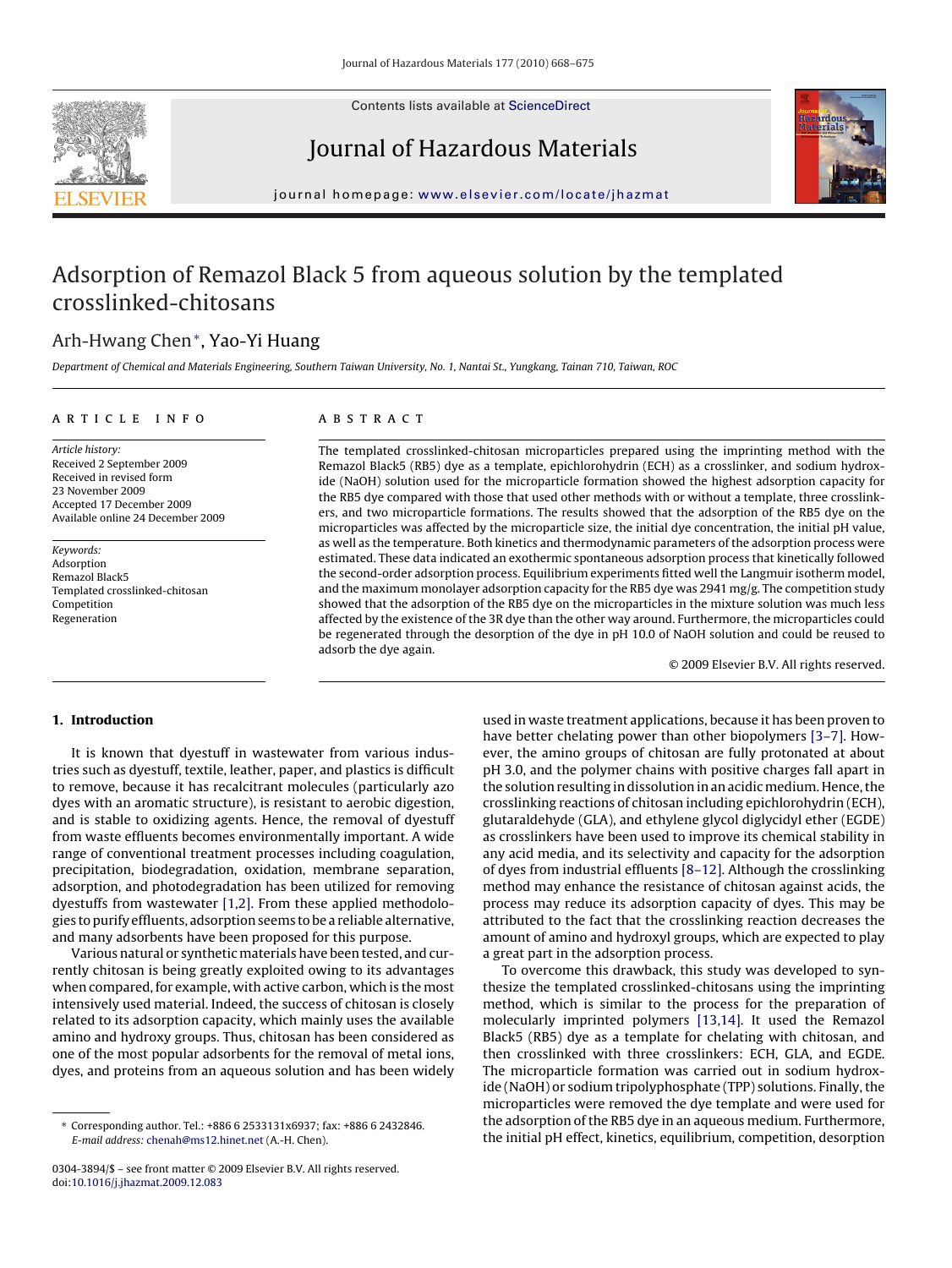<span id="page-1-0"></span>

**Fig. 1.** The structures of (a) Remazol Black 5 (RB5) and (b) Remazol Brilliant Orange 3R (3R).

and reuse were examined for better comparison of the experimental results. This information would be useful for further applications in the treatment of waste effluents in the dye industry.

# **2. Materials and methods**

#### 2.1. Chemicals

Chitosan was purchased from Sigma–Aldrich Co., USA. It was then hydrolyzed with sodium hydroxide to give it a deacetylation percentage of approximately 90% following the Fourier transform infrared (FTIR) methods. The average molecular weight was 690,000 as measured through the viscometric method. Remazol Black5 (RB5), Remazol Brilliant Orange 3R (3R), epichlorohydrin (ECH), glutaraldehyde (GLA), ethylene glycol diglycidyl ether (EGDE) and sodium tripolyphosphate (TPP) with 55, 50, 99, 50, 50, and 85% purities, respectively, were purchased from Sigma–Aldrich Co., USA. All the reagents were used without undergoing further purification. The structures of the RB5 and 3R dyes are presented in Fig. 1.

#### 2.2. Preparation

The templated crosslinked-chitosans were prepared using the imprinting method. A solution was prepared with 0.125 g of chitosan dissolved into a 25 mL aqueous solution of acetic acid (1%,  $v/v$ ). A 5.0 mL aqueous solution of the RB5 dye (1.45 mM) was added, and the mixture was stirred for 30 min. Afterwards, a 25.0 mL aqueous solution of ECH was added dropwise, after which the mixture was stirred for 2 h at  $50^{\circ}$ C. Subsequently, the chitosan solution was slowly dropped using a syringe into 25 mL of 0.5 M NaOH solution with mechanical stirring to form the microparticle precipitates. The process was followed by filtering and intensive washing of the precipitate with distilled water to remove any unreacted ECH. The precipitate was again stirred, this time with a pH 10.0 NaOH solution to remove the dye. This stage was monitored with an UV/visible spectrophotometer and was subsequently mixed with a 1% (v/v) acetic acid to remove non-crosslinking chitosan. The precipitates were filtered out and washed with distilled water and acetone. They were then dried inside a vacuum oven at  $50^{\circ}$ C for 8 h. The resulting materials were sieved to collect the particles with three different diameter sizes: 149–250 $\mu$ m,  $250$ – $500 \,\rm \mu m$ , and  $500$ – $1000 \,\rm \mu m$ , all of which were later used for this study.

The FTIR spectra of the microparticles were determined using the pressed-disk method with potassium bromide on a Perkin Elmer Spectrum One FTIR spectrometer. The solid state <sup>13</sup>C nuclear magnetic resonance spectra of the materials were measured on a Brucker Advance 400 NMR spectrometer. The SEM photomicrograph of the microparticles was taken using a JEOL JSM-6700F scanning electron microscopy. The mean pore diameters of the materials were measured on a mercury intrusion porosimeter Scientek STK019348.

#### 2.3. Dye adsorption

The templated microparticles (diameter:  $149-250 \,\rm \mu m)$  prepared from different molar ratios of crosslinker/chitosan were studied to determine the adsorption capacity of the RB5 dye. This process was carried out by adding a 10 mg of each kind of the templated microparticles into a 10 mL of 4.0 mg/mL dye solution at pH 3.0 while stirring at 30 $\degree$ C for 120 h. The solution was filtered through Millipore  $0.45 \,\mathrm{\upmu m}$  HV filter paper and adjusted to a pH level of 6.0 using HCl or NaOH solutions. The dye concentration was measured using an UV/visible spectrophotometer, Shimadzu UV-2401 PC, at 597 nm, while the adsorption capacity  $(0)$  (mg/g) was calculated using Eq. (1):

$$
Q = \frac{(C_i - C_f)V}{W} \tag{1}
$$

where  $C_i$  is the initial concentration of dye (mg/mL);  $C_f$  is the final concentration of dye (mg/mL); V is the volume of dye solution (mL); W is the weight of the chitosan microparticles (g) used.

### 2.4. Batch kinetics

The adsorption kinetics of the RB5 dye on the templated  $ECH-RB5-NaOH$  microparticles (diameter: 149–250  $\mu$ m) was carried out in a batch process. The variable parameters were studied, including the initial concentrations of dye, initial pH values, and temperatures. In each test, 10 mg of the microparticles was conducted in 10 mL of aqueous solution of dye with a known concentration. Whenever necessary, the pH value was adjusted with dilute NaOH or HCl solutions. Afterwards, 0.1 mL aliquots of the solution at different time intervals were added to 5 mL distilled water. The mixture was filtered through Millipore 0.45  $\mu$ m HV filter paper, adjusted to pH 6.0, and then diluted into 10 mL. The concentrations of dye were measured using an UV/visible spectrophotometer. The amount of adsorption was calculated using Eq.  $(1)$ 

To determine the rate-controlling and mass transfer mechanism, kinetic data were correlated to linear forms of the first-order equation (2):

$$
\ln(Q_e - Q_t) = \ln Q_e - k_1 t,\tag{2}
$$

and the second-order equation (3):

$$
\frac{t}{Q_t} = \frac{1}{k_2 Q_e^2} + \frac{t}{Q_e},
$$
\n(3)

where  $Q_e$  and  $Q_t$  are the adsorption capacities of dye (mg/g) at equilibrium and at a given time t, respectively;  $k_1$  (min<sup>-1</sup>) and  $k_2$  (g/(mg min)) are the first-order and the second-order rate constants, respectively. According to Eq. (2), the plot of  $ln(Q_e - Q_t)$ versus t gives a straight line with a slope of  $-k<sub>1</sub>$  and an intercept of  $\ln Q_e$ . From Eq. (3), the plot of  $t/Q_t$  versus t gives a straight line with a slope of  $1/Q_e$  and an intercept of  $1/(k_2 Q_e^2)$ .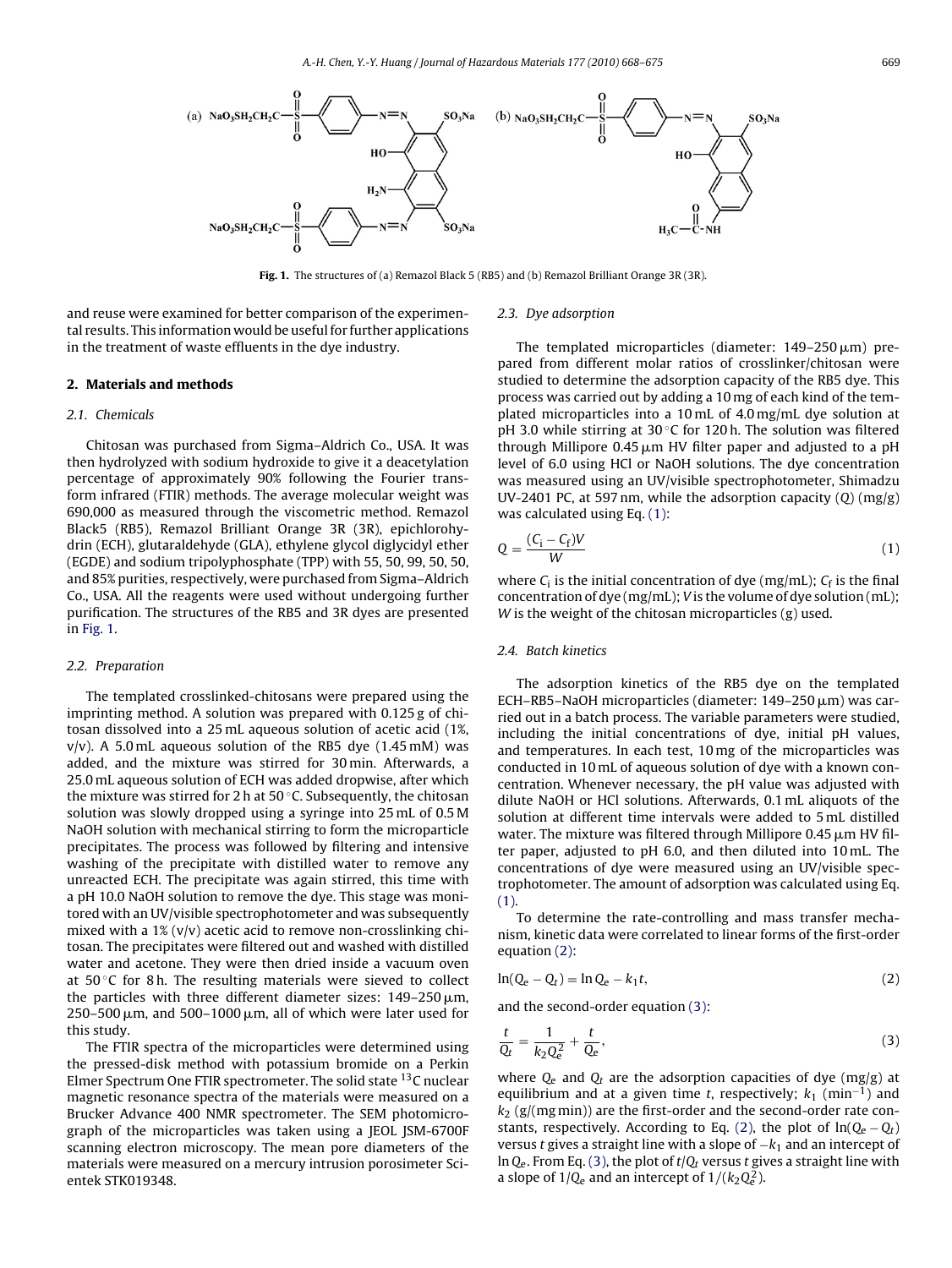#### 2.5. Batch equilibrium

The equilibrium studies were carried out by suspending 10 mg of the templated ECH–RB5–NaOH microparticles (diameter: 149–250 $\,\rm \mu m)$  in 10 $\,\rm m$ L of initial dye concentrations within the range of 0.1–5.0 mg/mL at pH 3.0 and with stirring for 120 h at 30 $\degree$ C. The solutions were filtered, adjusted to pH 6.0, and then diluted to 10 mL. The concentrations of dye were measured using an UV/visible spectrophotometer. In accordance with Eq. [\(1\), t](#page-1-0)he amount of adsorption was then calculated based on the differences of the concentration in an aqueous solution (10 mL) before and after the adsorption, as well as on the weight of the microparticles (0.010 g) themselves.

#### 2.6. Competition study

Assuming there is no interaction between the two dyes (RB5 and 3R), the total absorbance for a mixture dye solution is equal to the summation of the absorbance of each dye, which is represented by Eq. (4). The adsorption capacity of each dye in a mixture solution can be calculated using Eqs. (5) and (6):

$$
A_{\lambda} = A_{RB5} + A_{3R} \tag{4}
$$

 $A_{\lambda 1} = \varepsilon_{1RBS} LC_{RB5} + \varepsilon_{13R} LC_{3R}$  (5)

$$
A_{\lambda 2} = \varepsilon_{2RB5} LC_{RB5} + \varepsilon_{23R} LC_{3R}
$$
 (6)

where  $A_\lambda$ ,  $A_{\lambda 1}$  and  $A_{\lambda 2}$  are the absorbance of UV/visible spectrometer at wavelength  $\lambda$ ,  $\lambda_1$  and  $\lambda_2$ , respectively;  $A_{\text{RB}5}$  and  $A_{\text{3R}}$  are the absorbance of RB5 and 3R at wavelength  $\lambda$ , respectively;  $\varepsilon_{\rm 1RB5}$  and  $\varepsilon_{\rm 2RB5}$  are the molar absorptivities of pure RB 5 at wavelength  $\lambda_1$  and  $\lambda_2$ , respectively;  $\varepsilon_{13\mathtt{R}}$  and  $\varepsilon_{23\mathtt{R}}$  re the absorbance coefficients of pure 3R at wavelength  $\lambda_1$  and  $\lambda_2$ , respectively;  $C_{\mathsf{RB}5}$  and  $C_{\mathsf{3R}}$  are the concentrations of RB5 and 3R in the mixture solution, respectively; L is the cell with ( 1 cm); and  $\lambda_1$  (597 nm) and  $\lambda_2$  (494 nm) are the wavelengths of maximum absorbance for RB5 and 3R, respectively. The concentrations of  $C_{RB5}$  and  $C_{3R}$  are calculated from Eqs. (5) and (6). Hence the adsorption capacity of each dye in the mixture solution can be obtained.

### **3. Results and discussion**

#### 3.1. Characterization and dye adsorption

As shown in [Fig. 2,](#page-3-0) using the imprinting method, the chitosan was first chelated with RB5 dye as a template, followed by chemically crosslinking with three crosslinkers (ECH, GLA, and EGDE), for example, epichlorohydrin via an ether linkage. The microparticle formation was conducted in NaOH or TPP solutions and finally the microparticles were removed the dye template to give the templated crosslinked-chitosans. The microparticles were revealed to be insoluble in distilled water, alkaline medium, and even in acidic medium (pH 1.0). The templated crosslinked-chitosan microparticles prepared from the three crosslinkers with 0.50 molar ratio of crosslinker/chitosan were characterized using the FTIR. The microparticles formed from the NaOH solution showed an absorption peak for amide  $C=O$  and/or imine  $C=N$  stretching vibrations at 1658 cm<sup>-1</sup>, which were dependent on the crosslinker used, and another absorption peak for amide N–H bending vibra-tion at 1575 cm<sup>-1</sup> [\[15\]. H](#page-7-0)owever, the microparticles formed from the TPP solution had an intense absorption peak of 1535 cm<sup>-1</sup>, which accounted for the tripolyphosphate ions ( $P_3O_{10}^{5-}$ ). The solid state <sup>13</sup>C NMR of the templated crosslinked-chitosans with ECH appeared to have three peaks at 61.6, 85.0, and 97.6 ppm due to exiting of  $-O-CH_2-CHOH-CH_2-O-$  linkage between two chitosan molecules in comparison with chitosan. The SEM photomicrograph of the ECH–RB5–NaOH microparticles prepared from 0.5 molar ratio of the ECH/chitosan, RB5 dye as a template, and NaOH for the microparticle formation showed that the particles were assembled on the surface [\(Fig. 3\).](#page-4-0)

The adsorption of the RB5 dye on the templated microparticles prepared from different molar ratios of crosslinker/chitosan and different methods of the microparticle formation were used for the adsorption of the RB5 dye were found to have the maximum adsorption capacities for the RB5 dye at the 0.5 molar ratio of the crosslinker/chitosan ([Fig. 4\).](#page-4-0) In addition, the microparticles formed using NaOH solution were shown to have a higher adsorption capacity of the RB5 dye compared with those formed using TPP solution. This may be attributed to the anionic repulsion between the microparticles with tripolyphosphate ions and the dyes with sulfonate ions. The microparticles of ECH–RB5–NaOH prepared from 0.5 molar ratio of the ECH/chitosan, RB5 dye as a template, and NaOH for the microparticle formation showed the highest adsorption capacity for the RB5 dye compared with the chitosan microparticles formed with two microparticle formations (NaOH or TPP) and the microparticles prepared with or without template, three crosslinkers (GLA, ECH or EGDE) and two microparticle formations (NaOH or TPP). This may be attributed to the fact that the mean pore diameter of ECH–RB5–NaOH microparticles (27.87  $\mu$ m) was larger than that of other microparticles, such as GLA-RB5-NaOH  $(23.13 \,\rm \mu m)$  and EGDE-RB5-NaOH  $(23.80 \,\rm \mu m)$ , measured using the mercury intrusion porosimetry.

# 3.2. Adsorption kinetics and thermodynamics

The effects of the initial pH for the adsorption kinetics of the RB5 dye on the ECH–RB5–NaOH microparticles at 4.0 mg/mL initial dye concentration and 30 ℃ were shown in [Fig. 5\(a](#page-4-0)). The pH values were monitored before and after the adsorption of dyes with pH differences from only 0.1 to 0.2. The adsorption capacity was decreased by 23.2% from 2565 to 1969 mg/g with the increase of the initial pH of solution from 1.0 to 6.0. This may be attributed to the fact that at a lower pH solution, more protons are available to protonate the amino groups of chitosan molecules to form  $-NH_3$ <sup>+</sup> groups; this increases the electrostatic attraction between the anionic group  $(-SO_3^-)$  of the dye and the protonated amino group  $(-NH_3^+)$  of chitosan, causing an increase in dye adsorption [\[16\].](#page-7-0)

[Fig. 5\(b](#page-4-0)) shows the influences of the initial dye concentration for the adsorption kinetics of the RB5 dye on the ECH–RB5–NaOH microparticles at pH 3.0 and 30 ◦C. As the increase of the initial dye concentration from 3.0 to 6.0 mg/mL, the dye adsorption capacity was increased by 32.6% from 1834 to 2720 mg/g. The initial dye concentration provides an important driving force to overcome the mass transfer resistance of the dye between aqueous and solid phases. Hence, the adsorption of the dye increases with the increase in the initial dye concentration. At first, the adsorption rate may be higher because of an increase in the number of vacant sites initially available, resulting in an increased concentration gradient between the sorbate in the solution and that at the sorbent surface. In time, the concentration gradient is reduced owing to the adsorption of the dye molecules onto the vacant sites, leading to decreased adsorption during the later stages [\[17\].](#page-7-0)

By correlation of the kinetic data from different initial pH values, different initial dye concentrations, and different temperatures with the first-order and the second-order kinetic equations [\(Table 1\),](#page-4-0) it was found that the correlation coefficients,  $R^2$ , from the second-order adsorption kinetics were higher than those from the first-order kinetics. In addition, the calculated equilibrium adsorption capacities,  $Q_{e,cal}$ , from the second-order kinetics fitted well with the experimental data. This indicated that the adsorption process followed predominantly the second-order rate model, and the overall process appeared to be controlled by chemisorption. It may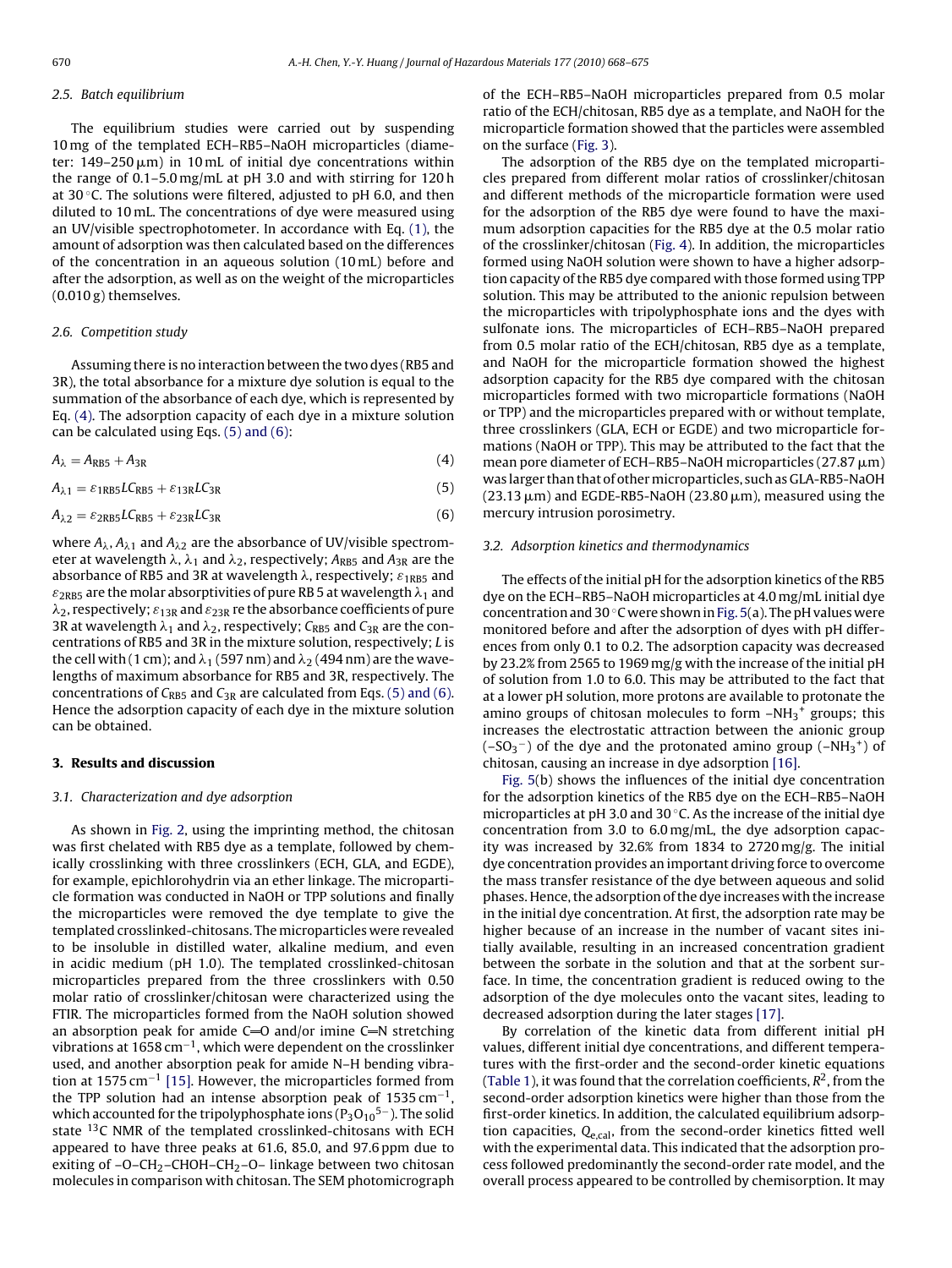<span id="page-3-0"></span>

**Fig. 2.** Schematic representation for preparation process of the templated crosslinked-chitosans with epichlorohydrin.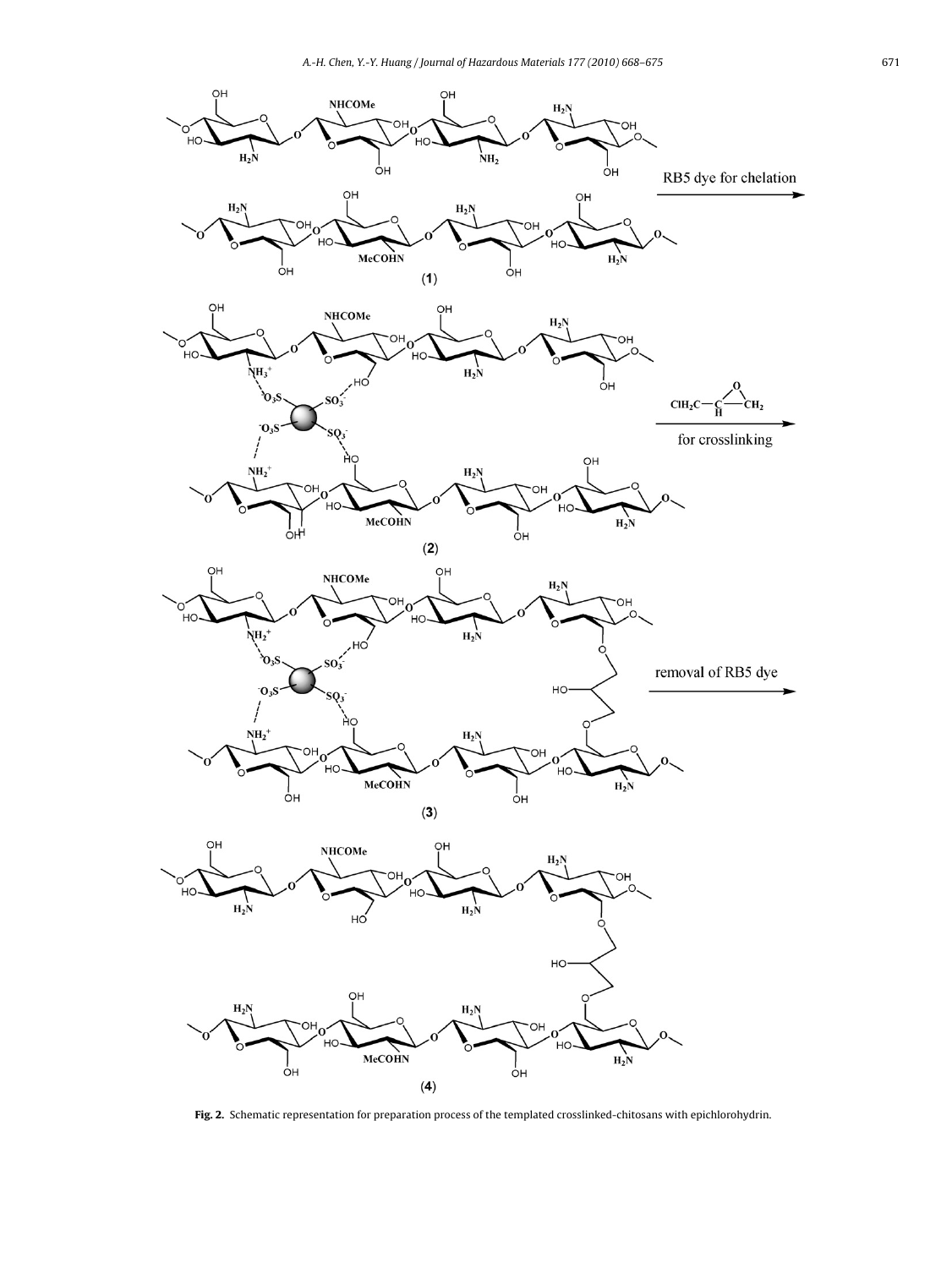<span id="page-4-0"></span>

**Fig. 3.** SEM photomicrographs of the microparticles of ECH–RB5–NaOH prepared from 0.5 molar ratio of the ECH/chitosan, RB5 dye as a template, and NaOH for the microparticle formation.



**Fig. 4.** Adsorption capacity of RB5 dye on the templated crosslinkedchitosans (diameter: 149–250 $\mu$ m) prepared from different molar ratios of crosslinker/chitosan in 4.0 mg/mL initial concentrations of dye for 120 h at pH 3.0 and  $30^\circ$ C.

be attributed to the fact that the rate-determining step may have involved a valency force through the sharing of electrons between dye anions and adsorbent [\[5,8\].](#page-7-0)

According to van't Hoff equation, the standard Gibbs free energy change ( $\Delta G$ °), standard enthalpy change ( $\Delta H$ °), and standard entropy change ( $\Delta S$ °) are determined using Eqs. (7) and (8) [\[18,19\]:](#page-7-0)

$$
\ln K_{\rm L} = \frac{-\Delta H^{\circ}}{RT} + \frac{\Delta S^{\circ}}{R} \tag{7}
$$

$$
\Delta G^{\circ} = \Delta H^{\circ} - T \, \Delta S^{\circ} \tag{8}
$$



**Fig. 5.** Absorption kinetics of RB5 dye on the ECH–RB5–NaOH microparticles (diameter:  $149-250 \,\mathrm{\mu m}$ ): (a) different initial pH solutions and (b) different initial concentrations of dye.

where  $K<sub>L</sub>$  is the Langmuir constant; R is the molar gas constant; T is the absolute temperature. The values of  $\Delta H^\circ$ , and  $\Delta S^\circ$  at 30–50 °C (−4.75 kJ/mol and 79.90 J/(mol K), respectively) were calculated from the slope and the intercept of the linear plot of  $\ln K_L$  versus 1/T. The values of  $\Delta G$ ° (−28.86, −29.86, and −31.46 kJ/mol) were calculated from Eq. (8) at 30, 40, and 50 $\degree$ C, respectively. The negative values of  $\Delta G^{\circ}$  and  $\Delta H^{\circ}$  indicated that the adsorption processes was spontaneous and exothermic. Meanwhile, the positive values of  $\Delta S^\circ$  indicated the increased randomness during the adsorptions of the dye on the microparticles. This may be attributed to the lib-

**Table 1**

The first-order and second-order adsorption rate constants, calculated  $Q_{e,cal}$  and experimental  $Q_{e}$  values of RB5 dye on the ECH–RB5–NaOH microparticles (diameter:  $149-250 \,\mathrm{\mu m}$ ) with different initial dye concentrations, pHs and temperatures.

| Parameter                                                         | $Q_e$ (mg/g) (S.D.) | First-order kinetic model                                       |                                  |        | Second-order kinetic model                          |                           |        |  |  |
|-------------------------------------------------------------------|---------------------|-----------------------------------------------------------------|----------------------------------|--------|-----------------------------------------------------|---------------------------|--------|--|--|
|                                                                   |                     | $k_1$ ( $\times$ 10 <sup>-4</sup> ) (min <sup>-1</sup> ) (S.D.) | $Q_{\text{e,cal}}$ (mg/g) (S.D.) | $R^2$  | $k_2$ ( $\times$ 10 <sup>-7</sup> )(g/mg min)(S.D.) | $Q_{e,cal}$ (mg/g) (S.D.) | $R^2$  |  |  |
| pH, time = $120 h$ (4.0 mg/mL, 30 °C)                             |                     |                                                                 |                                  |        |                                                     |                           |        |  |  |
| 1.0                                                               | 2600(17.9)          | 6.00(0.01)                                                      | 1439(10.9)                       | 0.9461 | 6.76(0.04)                                          | 2500(0.1)                 | 0.9923 |  |  |
| 3.0                                                               | 2420(0.3)           | 4.50(0.71)                                                      | 1362 (70.3)                      | 0.9643 | 9.54(0.06)                                          | 2000(0.1)                 | 0.9917 |  |  |
| 6.0                                                               | 2018(20.7)          | 5.50(0.71)                                                      | 1102 (109.6)                     | 0.9205 | 12.32(0.14)                                         | 1666(0.1)                 | 0.9899 |  |  |
| Initial dye concentration (mg/mL), time = $120 h$ (pH 3.0, 30 °C) |                     |                                                                 |                                  |        |                                                     |                           |        |  |  |
| 3.0                                                               | 1896(31.1)          | 4.00(0.01)                                                      | 1163(23.1)                       | 0.9371 | 9.21(0.47)                                          | 2000(0.1)                 | 0.9977 |  |  |
| 4.0                                                               | 2372(5.6)           | 5.00(0.01)                                                      | 1136(7.7)                        | 0.8943 | 9.26(0.80)                                          | 2500(0.1)                 | 0.9880 |  |  |
| 6.0                                                               | 2807(66.2)          | 4.50(0.71)                                                      | 1537 (44.2)                      | 0.9480 | 10.52(5.18)                                         | 2500(0.1)                 | 0.9931 |  |  |
| Temperature ( $\degree$ C), time = 120 h (4.0 mg/mL, pH 3.0)      |                     |                                                                 |                                  |        |                                                     |                           |        |  |  |
| 30                                                                | 2373(1.8)           | 5.00(0.01)                                                      | 1173(4.6)                        | 0.8860 | 7.39(0.06)                                          | 2500(0.1)                 | 0.9895 |  |  |
| 40                                                                | 2360(1.8)           | 5.00(0.01)                                                      | 996(1.9)                         | 0.8454 | 9.13(0.1)                                           | 2500(0.1)                 | 0.9926 |  |  |
| 50                                                                | 2333(0.1)           | 5.00(0.01)                                                      | 741(1.3)                         | 0.7640 | 15.67(0.05)                                         | 2000(0.1)                 | 0.9984 |  |  |

Note: S.D. in the parentheses is the standard deviation.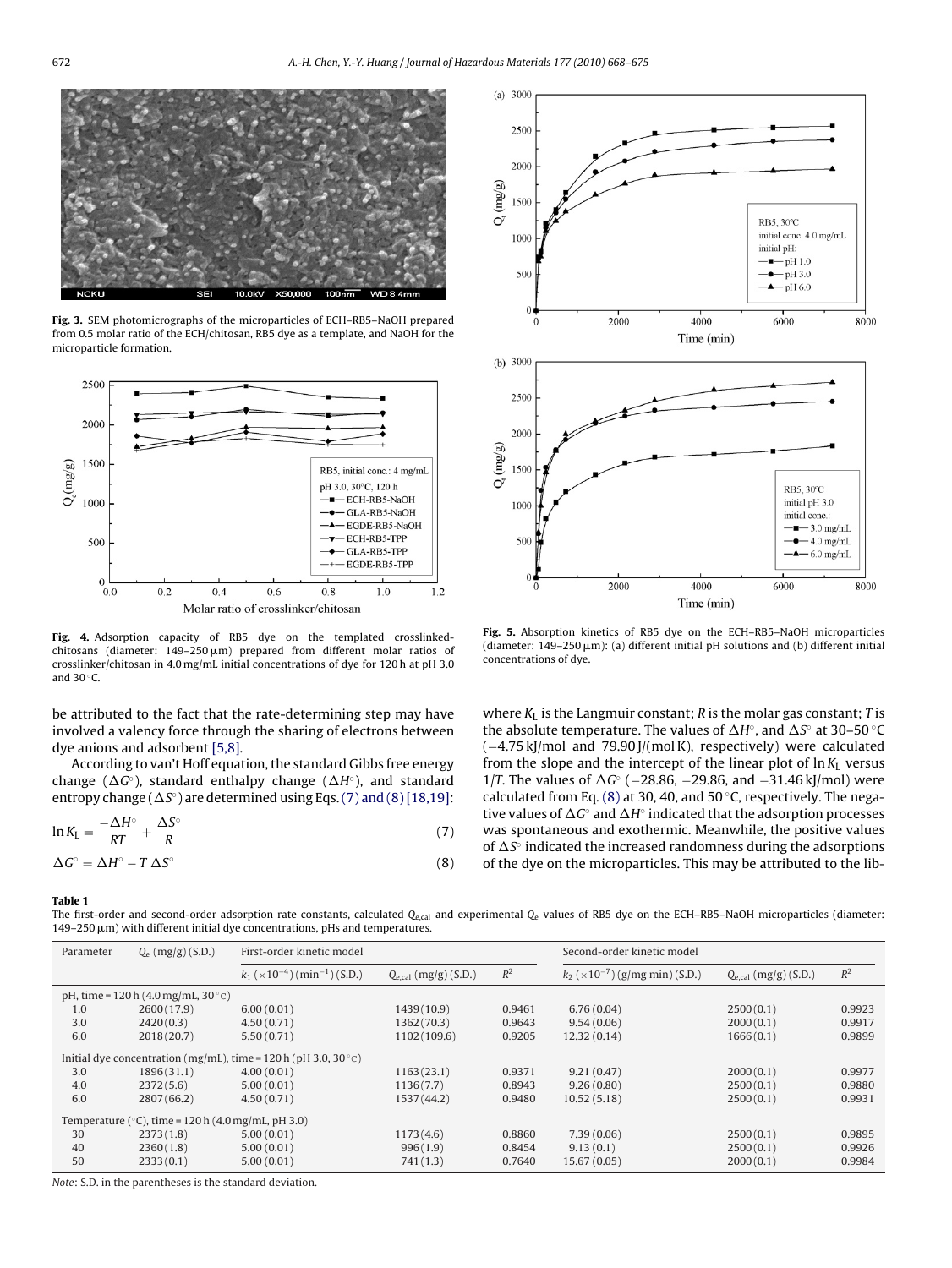

**Fig. 6.** Equilibrium absorption of RB5 dye on three different sizes of the ECH–RB5–NaOH microparticles at pH 3.0 and 30 ◦C with different initial concentrations of dye.

eration of water molecules from the hydrated shells of the sorbed species [\[18\].](#page-7-0)

#### 3.3. Adsorption isotherms

Fig. 6 shows the equilibrium adsorption of the RB5 dye on three different sizes of the ECH–RB5–NaOH microparticles at pH 3.0 and 30 ◦C with different initial concentrations of dye. The equilibrium adsorption capacity of the dye  $(Q_e)$  was increased with the increase in dye concentration. In addition, the adsorption capacity was decreased markedly with the increasing diameter of the microparticle. This may be ascribed to the fact that the adsorption took place mainly on the outer surface of the microparticle owing to the steric hindrance of the dye molecules. The dye adsorption was increased with the decrease in the particle size given that the effective surface area was higher for the same mass of smaller particles.

The adsorption isotherms for the RB5 dye on three different sizes of the microparticles were studied using three isotherm models: Langmuir isotherm equation [\[20\]:](#page-7-0)

$$
\frac{C_e}{Q_e} = \frac{C_e}{Q_m} + \frac{1}{Q_m K_L},\tag{9}
$$

#### **Table 2**

Langmuir, Freundlich and Dubinin–Radushkevich isotherm constants for RB5 dye on different particles sizes of the ECH–RB5–NaOH microparticles at pH 3.0 and 30 ◦C for 120 h.

|                                                       | Particle sizes $(\mu m)$ |             |              |  |  |
|-------------------------------------------------------|--------------------------|-------------|--------------|--|--|
|                                                       | $149 - 250$              | $250 - 500$ | 500-1000     |  |  |
| Langmuir                                              |                          |             |              |  |  |
| $Q_{\rm m}$ (mg/g) (S.D.)                             | 2941.1 (0.1)             | 2500.0(0.1) | 1754.1(0.3)  |  |  |
| $K_L$ (L/mg) (S.D.)                                   | 0.09(0.10)               | 0.06(0.10)  | 0.01(0.10)   |  |  |
| $R^2$                                                 | 0.9997                   | 0.9994      | 0.9977       |  |  |
| Freundlich                                            |                          |             |              |  |  |
| $K_F$ (mg/g) (S.D.)                                   | 493.3(0.4)               | 324.0(0.1)  | 199.9(0.2)   |  |  |
| $b_F(S.D.)$                                           | 0.27(0.10)               | 0.29(0.10)  | 0.29(0.10)   |  |  |
| $R^2$                                                 | 0.7537                   | 0.8917      | 0.5334       |  |  |
| Dubinnin-Radushkevich                                 |                          |             |              |  |  |
| $Q_{DR}$ (mg/g) (S.D.)                                | 5708.9 (16.1)            | 5004.5(8.5) | 3729.7 (4.2) |  |  |
| $K \times 10^{-9}$ ( $\lceil^2/\text{mol}^2$ ) (S.D.) | $-2.0(0.1)$              | $-2.0(0.1)$ | $-2.5(0.7)$  |  |  |
| $E$ (kJ/mol)(S.D.)                                    | 15.8(0.1)                | 15.8(0.1)   | 12.9(0.1)    |  |  |
| $R^2$                                                 | 0.7734                   | 0.9361      | 0.5530       |  |  |

Note: S.D. in the parentheses is the standard deviation.

Freundlich isotherm equation [\[21\]:](#page-7-0)

$$
\ln Q_e = b_F \ln C_e + \ln K_F, \tag{10}
$$

and Dubinin–Radushkevich isotherm equation [\[22\]:](#page-7-0)

$$
\ln Q_{\rm e} = K\varepsilon^2 + \ln Q_{\rm DR},\tag{11}
$$

where  $C_e$  is the equilibrium concentration of the dye;  $Q_e$ is the adsorption capacity of the dye,  $Q_m$ ,  $K_F$ , and  $Q_{DR}$  are the Langmuir; Freundlich and Dubinin–Radushkevich maximum adsorption capacities of the dye, respectively;  $K_L$ ,  $b_F$ , and K are the Langmuir, Freundlich and Dubinin–Radushkevich constants, respectively;  $\varepsilon$  is the Polanyi potential. The Polanyi potential  $(\varepsilon)$ is given as Eq. (12):

$$
\varepsilon = RT \ln \left( 1 + \frac{1}{C_e} \right) \tag{12}
$$

where R is the gas constant in  $J/(K \text{ mol})$ , and T is the temperate in Kelvin. The Dubinin–Radushkevich constant  $(K)$  can give the valuable information regarding the mean energy of adsorption by Eq. (13):

$$
E = (-2K)^{-1/2} \tag{13}
$$

where  $E$  is the mean adsorption energy, and  $K$  is the Dubinin–Radushkevich constant. The results were shown in Table 2. The Langmuir isotherm was found to fit quite well with the experimental data for three different microparticles in comparison with the linear correlation coefficients  $(R^2)$ . The Langmuir maximum adsorption capacity ( $Q_m$ ) of the RB5 dye on the 149–250  $\mu$ m microparticles was higher by 40.4% than that on the 500–1000  $\mu$ m microparticles. In addition, the mean adsorption energy (E) from the Dubinnin–Radushkevich isotherm could involve the transfer of the free energy of one mole of solute from infinity (in solution) to the adsorbent's surface. The adsorption behavior could have predicted the physical adsorption in the range of 1–8 kJ/mol and the chemical adsorption in more than 8 kJ/mol [\[12,14\]. T](#page-7-0)he E values of the RB5 dye from 12.9 to 15.8 kJ/mol indicated that the adsorption process might be due to the dual nature of the process, physisorption and chemisorption, and was predominant on the chemisorption process. [Table 3](#page-6-0) listed the comparison of the maximum monolayer adsorption capacity  $(Q_m)$  of some azo dyes on various adsorbents. The data demonstrated that the microparticles in this work had the higher adsorption capacity for the RB5 dye (2941 mg/g) than those of other adsorbents.

#### 3.4. Competition adsorption

The 3R dye was used for the competition study for the adsorption of the RB5 dye on the ECH–RB5–NaOH microparticles owing to the similar structure of the 3R molecules and the RB5 molecules [\(Fig. 1\).](#page-1-0) [Fig. 7\(a](#page-6-0)) shows the kinetics of the competitive adsorption in the mixture solution of the RB5 and 3R dyes in 4.0 mM initial concentration of each dye at pH 3.0 and 30 ◦C. As can be seen, the adsorption capacity of the RB5 dye was higher than that of the 3R dye. This may be attributed to the fact that the microparticles had more suitable sites for adsorption of the RB5 molecules than those for the 3R molecules. The ratios for the adsorption capacity of each dye between in the mixture solution of the two dyes and in each single solution with the same initial concentration of each dye were shown in [Fig. 7\(b](#page-6-0)). The ratio of RB5 dye was shown to have remained at almost 90%, while the ratio of 3R dye appeared to be less than 60%. Therefore, the adsorption of the RB5 dye on the microparticles in the mixture solution was much less affected by the existence of the 3R dye than the other way around in the competitive adsorption.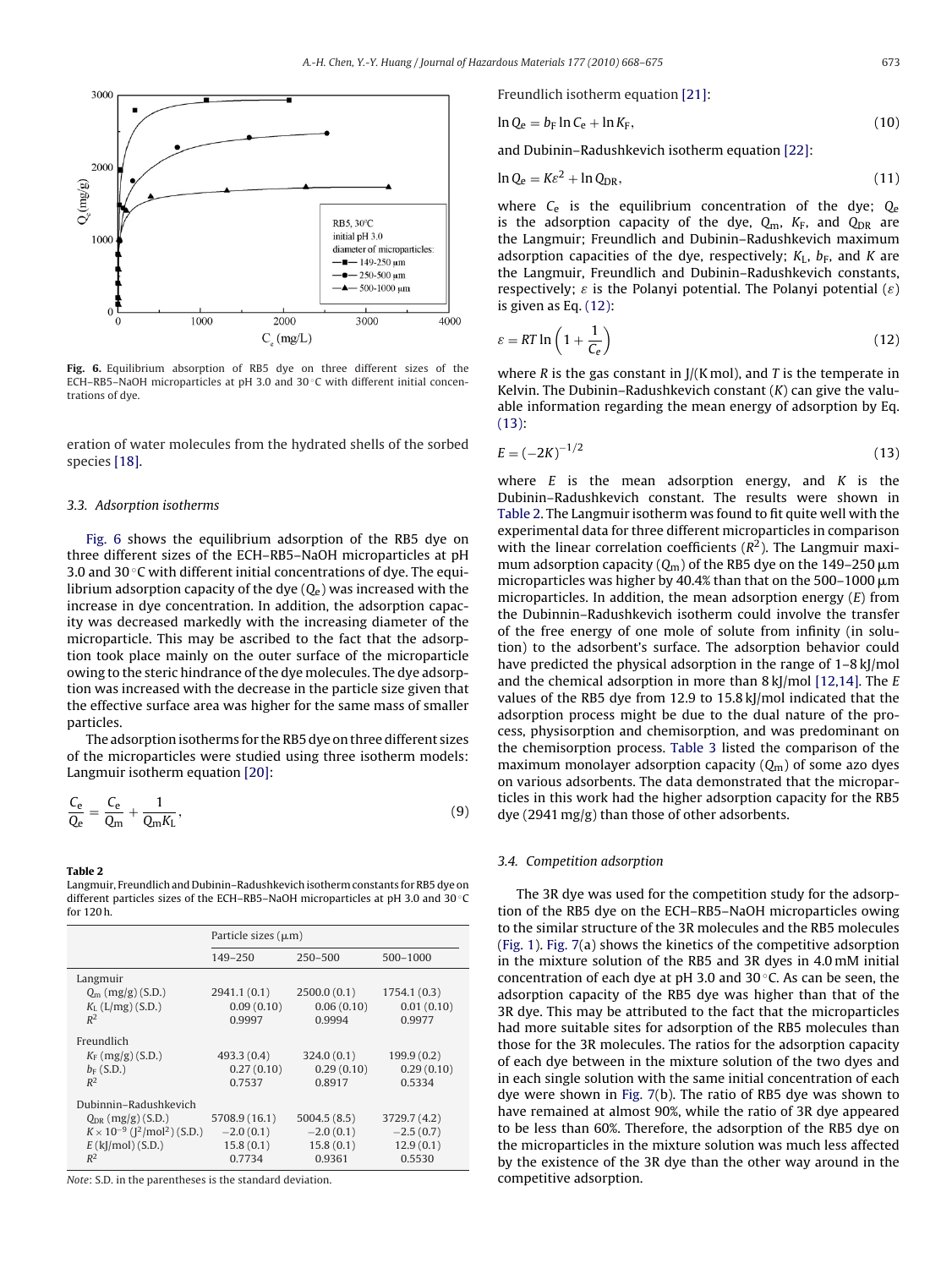#### <span id="page-6-0"></span>**Table 3**

Comparison of the maximum monolayer adsorption capacity  $(0<sub>m</sub>)$  of some azo dyes on various adsorbents.

| Azo dye                     | Adsorbent and method of preparation                                                            | $Q_m$ (mg/g) | Reference |
|-----------------------------|------------------------------------------------------------------------------------------------|--------------|-----------|
| Remazol Black 5             | Templated ECH-crosslinked-chitosan, homogeneous coupling, using NaOH                           | 2941         | This work |
| Remazol Black 5             | GLA-crosslinked-chitosan, homogeneous coupling, using NaOH                                     | 1680         | [12]      |
| Remazol Brilliant Orange 3R | GLA-crosslinked-chitosan, homogeneous coupling, using NaOH                                     | 2041         | $[12]$    |
| Remazol Black 5             | Chitosan/amino resin and chitosan bearing both amine and quaternary ammonium chloride moieties | 625-932      | $[18]$    |
| Remazol Brilliant Orange 3R | GLA-crosslinked quaternary chitosan, heterogeneous coupling,                                   | 1060         | $[23]$    |
| Remazol Black 5             | Acid-treated biomass of brown seaweed Laminaria sp.                                            | 102          | $[17]$    |

*Note*: The maximum monolayer adsorption capacity  $(Q_m)$  is obtained from Langmuir isotherm equation.



**Fig. 7.** (a) Absorption kinetics of the single and the mixture of RB5 and 3R on the ECH–RB5–NaOH microparticles (diameter: 149–250 μm) in 4.0 mM initial concentration of each dye at pH 3.0 and 30 $\degree$ C. (b) The ratio of the adsorption capacity between the mixture solution and the single dye solution.

#### 3.5. Regeneration

Fig. 8 shows the adsorption capacity of the RB5 dye on the ECH–RB5–NaOH microparticles in adsorption, desorption, and adsorption steps. The adsorption condition was at 4.0 mg/mL initial



**Fig. 8.** Absorption and desorption of RB5 dye on the ECH–RB5–NaOH microparticles (diameter: 149–250  $\mu$ m) at 4.0 mg/mL initial concentration of dyes and 30 °C with three steps: adsorption step 1 at pH 3.0, desorption step at pH 10.0 and adsorption step 2 at pH 3.0.

dye concentration, pH 3.0, and 30 ◦C. The desorption condition was at pH 10.0 of NaOH. The first adsorption step for 60 h reached the value of 2343 mg/g for the adsorption of the RB5 dye. The desorption step for 135 h was shown to have removed about 78.2% of the dye. This may be attributed to the fact that in the basic solution, the positively charged amino groups were deprotonated, and the electrostatic interaction between chitosan and dye molecules became much weaker [\[12\]. A](#page-7-0)t the same time, the adsorption of RB5 dye on the microparticles may be due to the dual nature of the process, physisorption and chemisorption, resulting in incomplete desorption (9,12). The second adsorption step for 135 h revealed to adsorb the dye again at about 74.4% of the first adsorption step. Therefore, the microparticles can be regenerated and reused for further dye adsorption.

#### **4. Conclusion**

The templated crosslinked-chitosan microparticles prepared using the imprinting method with the RB5 dye as a template, ECH as a crosslinker and NaOH solution used for the microparticle formation showed the highest adsorption capacity for the RB5 dye compared with those using other methods with or without template, three crosslinkers, and two microparticle formations. The results showed that the adsorption of the RB5 dye on the microparticles was affected by the microparticle size, the initial dye concentration, the initial pH value, and the temperature. Both kinetics and thermodynamic parameters of the adsorption process were estimated. These data indicated an exothermic spontaneous adsorption process that kinetically followed the second-order adsorption process. Equilibrium experiments fitted well the Langmuir isotherm model and the maximum monolayer adsorption capacity for the RB5 dye was 2941 mg/g. In addition, the mean adsorption energy from the Dubinnin–Radushkevich isotherm revealed that the adsorption process might be due to the dual nature of the process, physisorption and chemisorption, and was predominant on the chemisorption process. The competition study showed that the adsorption of the RB5 dye on the microparticles in the mixture solution was much less affected by the existence of the 3R dye than the other way around. Furthermore, the templated microparticles could be regenerated through the desorption of the dye in pH 10.0 of NaOH solution and could be reused to adsorb the dye again.

#### **Appendix A. Supplementary data**

Supplementary data associated with this article can be found, in the online version, at [doi:10.1016/j.jhazmat.2009.12.083.](http://dx.doi.org/10.1016/j.jhazmat.2009.12.083)

#### **References**

- [1] G. Crini, P.M. Badot, Application of chitosan, a natural aminopolysaccharide, for dye removal from aqueous solutions by adsorption processes using bath studies: a review of recent literature, Prog. Polym. Sci. 33 (2008) 399–447.
- [2] I.T. Peternel, N. Koprivanac, A.M.L. Bozic, H.M. Kusic, Comparative study of UV/TiO2, UV/ZnO and photo-Fenton processes for the organic reactive dye degradation in aqueous solution, J. Hazard. Mater. 148 (2007) 477–484.